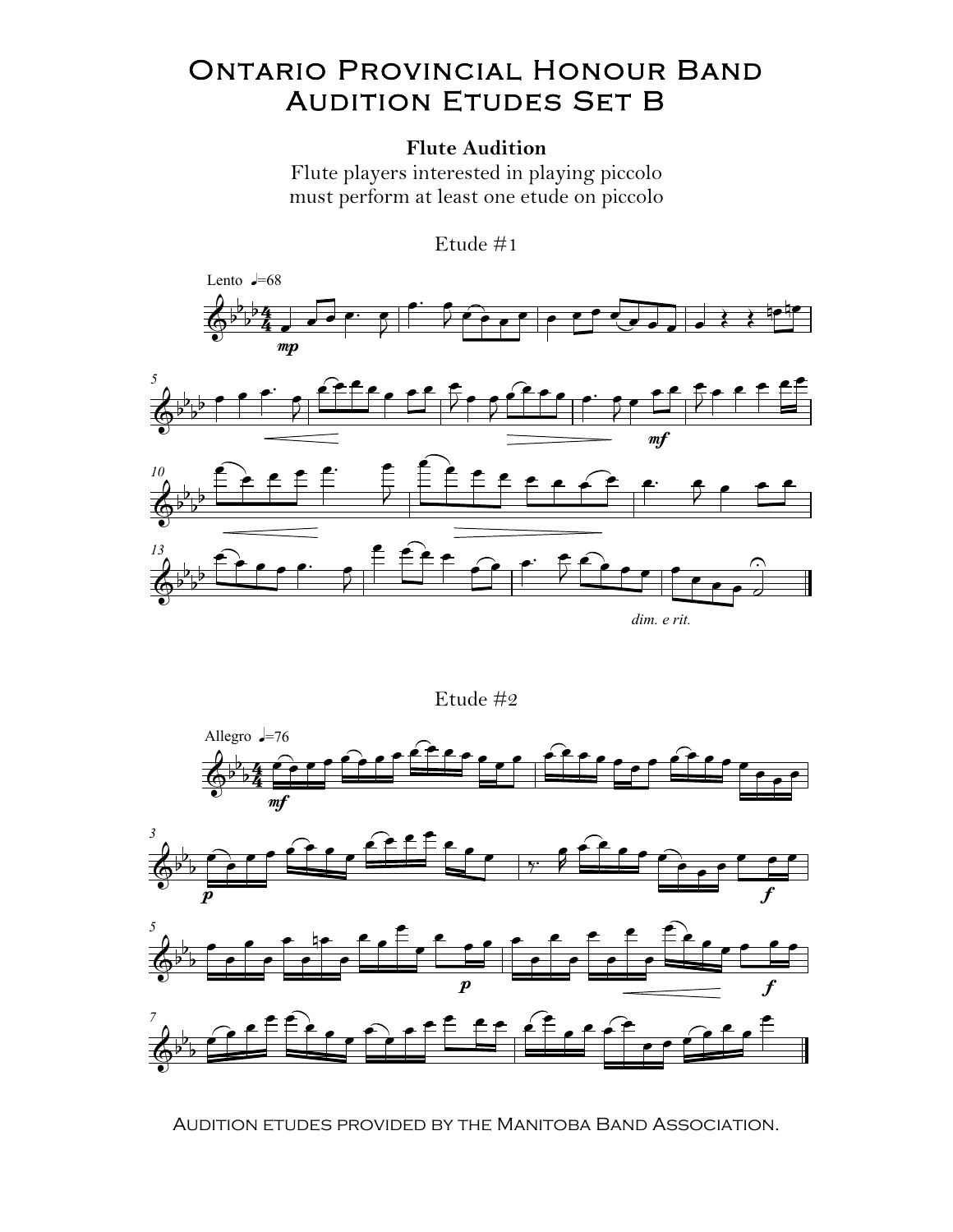## **ONTARIO PROVINCIAL HONOUR BAND AUDITION ETUDES SET B**

Etude  $#3$ 



AUDITION ETUDES PROVIDED BY THE MANITOBA BAND ASSOCIATION.